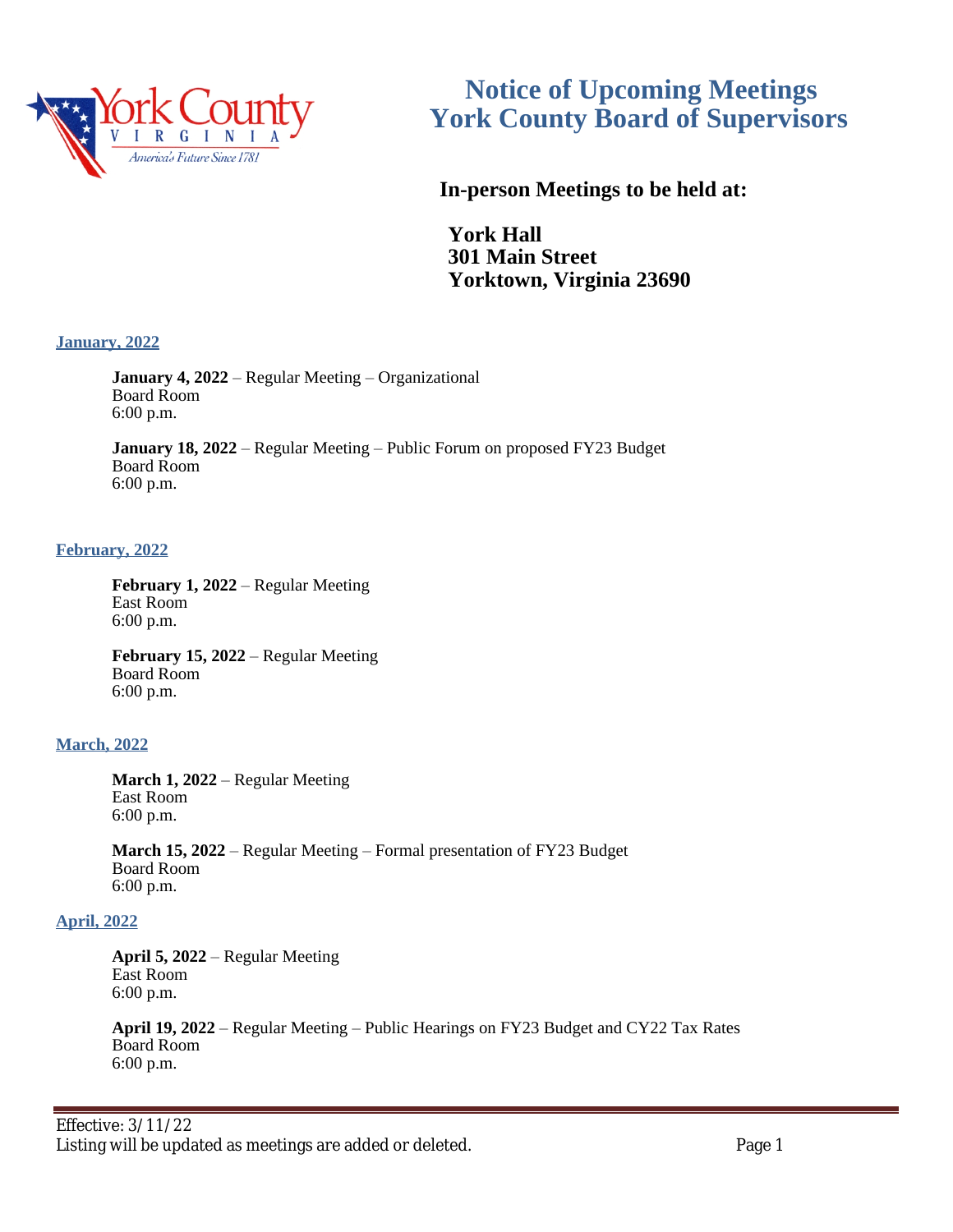## **May, 2022**

**May 3, 2022 – Regular Meeting – Adoption of FY23 Budget and CY22 Tax Rates** East Room 6:00 p.m.

**May 17, 2022 – Regular Meeting** Board Room 6:00 p.m.

**May 20, 2022 – BOS Retreat** American Revolution Museum (Gerdelman Family Mezzanine) 8:30 a.m.

#### **June, 2022**

**June 7, 2022 – Regular Meeting** Board Room 6:00 p.m.

**June 21, 2022 – Regular Meeting** Board Room 6:00 p.m.

#### **July, 2022**

**July 19, 2022 – Regular Meeting** Board Room 6:00 p.m.

## **August, 2022**

**August 2, 2022 – Regular Meeting** East Room 6:00 p.m.

**August 16, 2022 – Regular Meeting** Board Room 6:00 p.m.

## **September, 2022**

**September 6, 2022 – Regular Meeting** East Room 6:00 p.m.

**September 20, 2022 – Regular Meeting** Board Room 6:00 p.m.

# **October, 2022**

#### **October 4, 2022 – Regular Meeting**